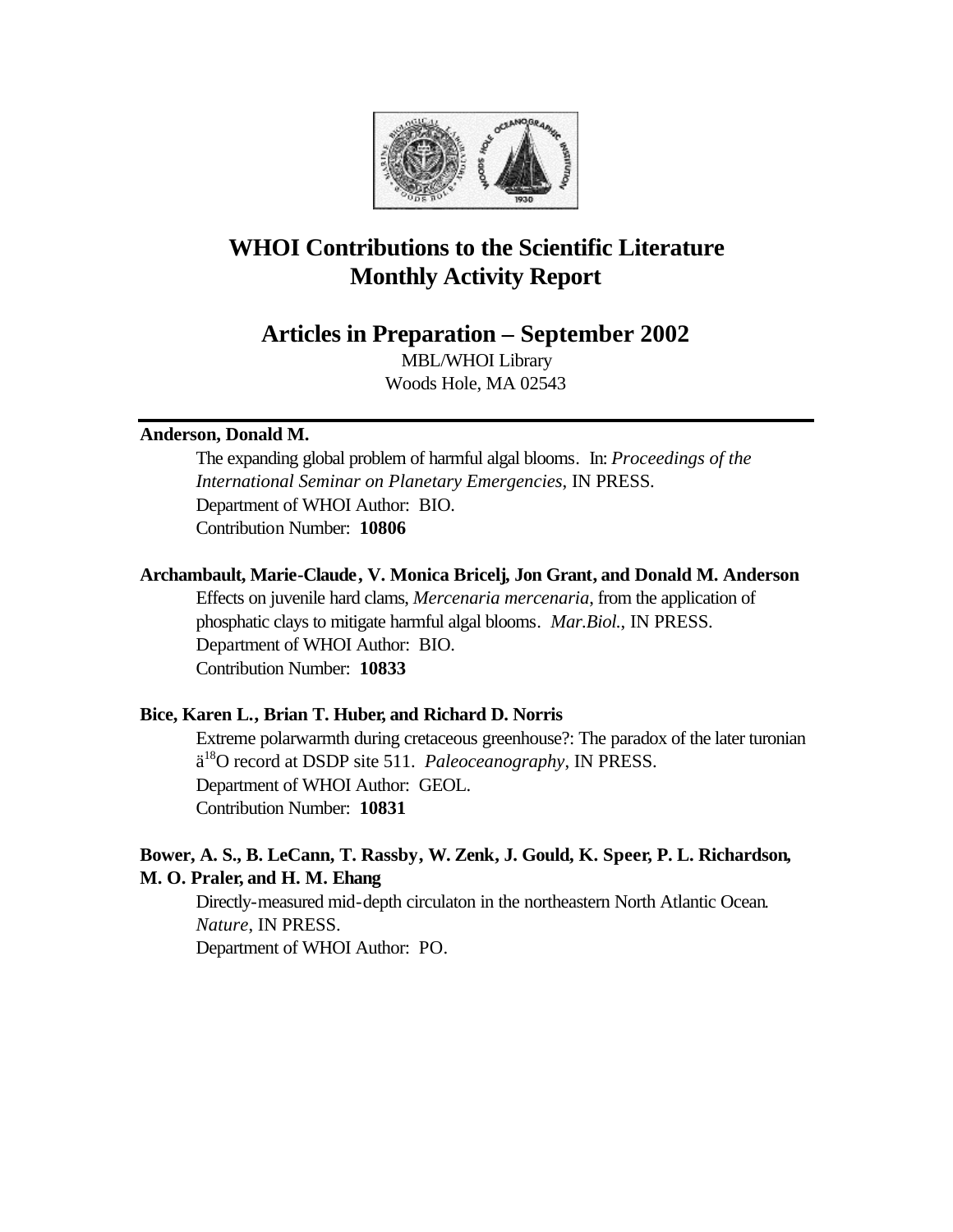# **Canales, J. Pablo, Robert S. Detrick, Douglas R. Toomey, and William S. D. Wilcock** Sement-scale variations in crustal structure of 150- to 300-k.y.-old fast spreading oceanic crust (East Pacific Rise,  $8^{\circ}15'N-10^{\circ}15'N$ ) from wide-angle seismic refraction profiles. *Geophys.J.Int.*, IN PRESS. Department of WHOI Author: GEOL. Contribution Number: **10825**

### **Clift, Peter D., Amy E. Draut, Robyn Hannigan, Graham Layne, and Jerzy Blusztajn**

Trace elements and Pb isotopic constraints on the Provenance of the Rosroe and Derryveeny formations, South Mayo, Ireland. *Trans.R.Soc.Edinb., Earth Sci.*, IN PRESS.

Department of WHOI Author: GEOL. Contribution Number: **10819**

#### **Edwards, Katrina J., Tom McCollom, Hiromi Konishi, and Peter R. Buseck**

Seafloor bio-alteration of sulfide minerals: results from in-situi incubation studies. *Geochim.cosmochim.Acta*, IN PRESS. Department of WHOI Author: PO. Contribution Number: **10816**

### **Elgar, Steve, Britt Raubenheimer, and T. H. C. Herbers**

Bragg reflection of ocean waves from sandbars. *Nature*, IN PRESS. Department of WHOI Author: AOPE. Contribution Number: **10826**

### **Francis, David T. I., Kenneth G. Foote, and Victoria R. Starczak**

Depth-dependent target strengths of gadoids by the boundary-element method. *J.Acoust.Soc.Am.*, IN PRESS. Department of WHOI Author: AOPE. Contribution Number: **10839**

### **Francois, R., S. Monjo, R. Krishfield, and S. Manganini**

Factors controlling the flux of organic carbon to the bathypelagic zone of the ocean. *Glob.Biogeochem.Cycles*, IN PRESS. Department of WHOI Author: MCG. Contribution Number: **10628**

### **Frysinger, Glenn S., Richard B. Gaines, L. Xu, and Christopher M. Reddy**

Resolving the unresolved complex mixture in petroleum-contaminated sediments. *Environ.Sci.Technol.*, IN PRESS. Department of WHOI Author: MCG. Contribution Number: **10834**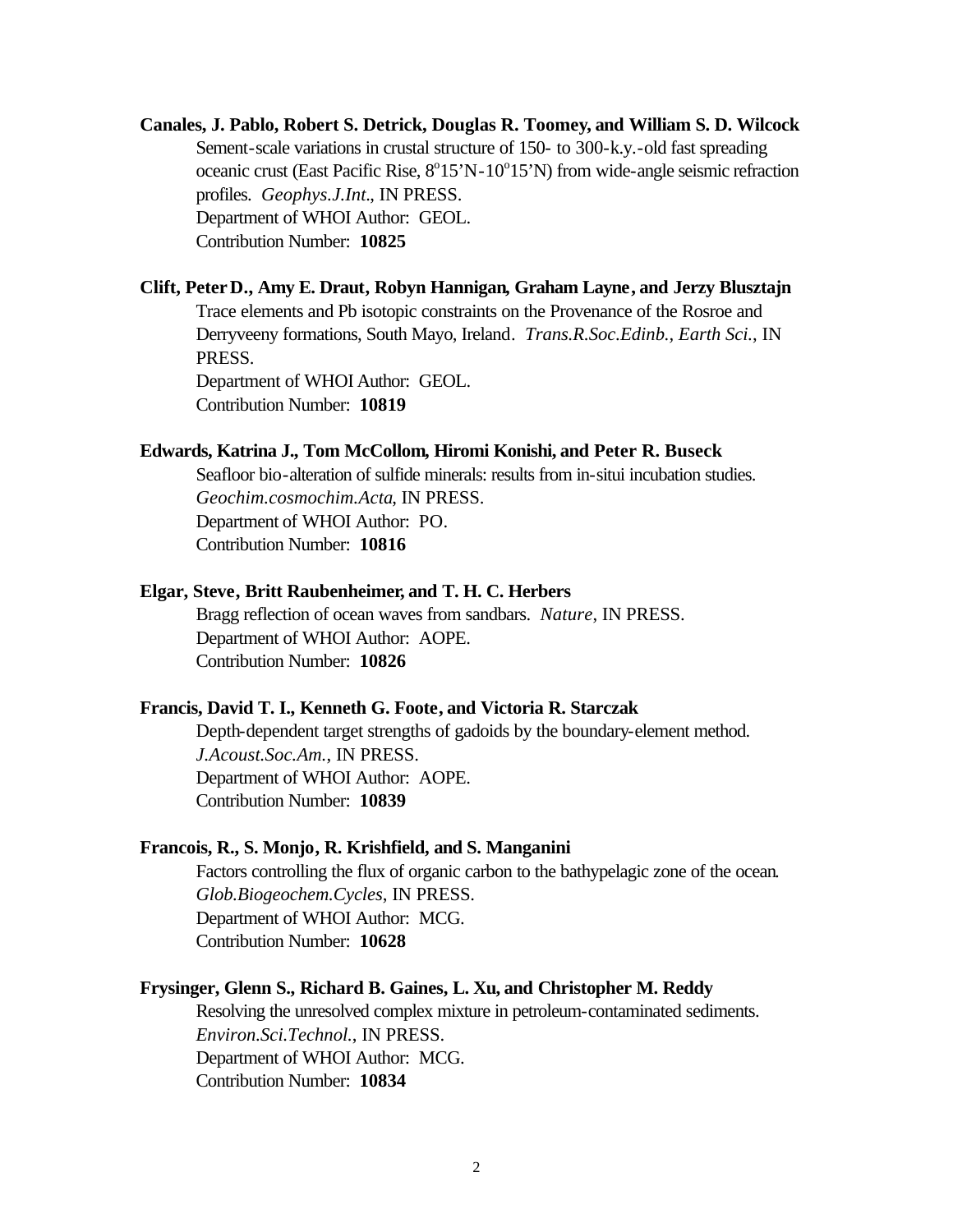#### **Gast, Rebecca J., David J. Beaudoin, and David A. Caron**

Isolation of symbiotically expressed genes from the dinoflagellate symbiont of the solitary radiolarian, *Thalassicolla nucleata*. *Biol.Bull.*, IN PRESS. Department of WHOI Author: BIO. Contribution Number: **10815**

### **Godhe, Anna, Donald M. Anderson, and Ann-Sofi Rehnstam-Holm**

PCR amplification of microalgal DNA for sequencing and species identification; studies on fixatives and algal growth stages. *Biotechniques*, IN PRESS. Department of WHOI Author: BIO. Contribution Number: **10779**

### **Green, Rebecca E., Heidi M. Sosik, Robert J. Olson, and Michele D. DuRand**

Flow cytometric determination of size and complex refractive index for marine particles: comparison with bulk measurements. *Appl.Opt.*, IN PRESS. Department of WHOI Author: BIO. Contribution Number: **10718**

#### **Halanych, K. M., T. G. Dahlgren, and D. McHugh**

Unsegmented annelids? Possible origins of four lophotrochozoan worm taxa. *Integr.Comp.Biol.*, IN PRESS. Department of WHOI Author: BIO. Contribution Number: **10762**

### **Harding, Karin C., Tero Harkonen, and Hal Caswell**

The 2002 European seal plague: epidemiology and population consequences. *Ecology Lett.*, IN PRESS. Department of WHOI Author: BIO. Contribution Number: **10832**

### **Helfrich, Karl R. and Jesus Pineda**

Accumulation of particles in propagating fronts. *Limnol.Oceanogr.*, IN PRESS. Department of WHOI Author: PO. Contribution Number: **10818**

#### **Hill, M. Forrest, Jon Witman, and Hal Caswell**

Spatio-temporal variation in Markov chain models of subtidal community succession. *Ecology Lett.*, IN PRESS. Department of WHOI Author: BIO. Contribution Number: **10766**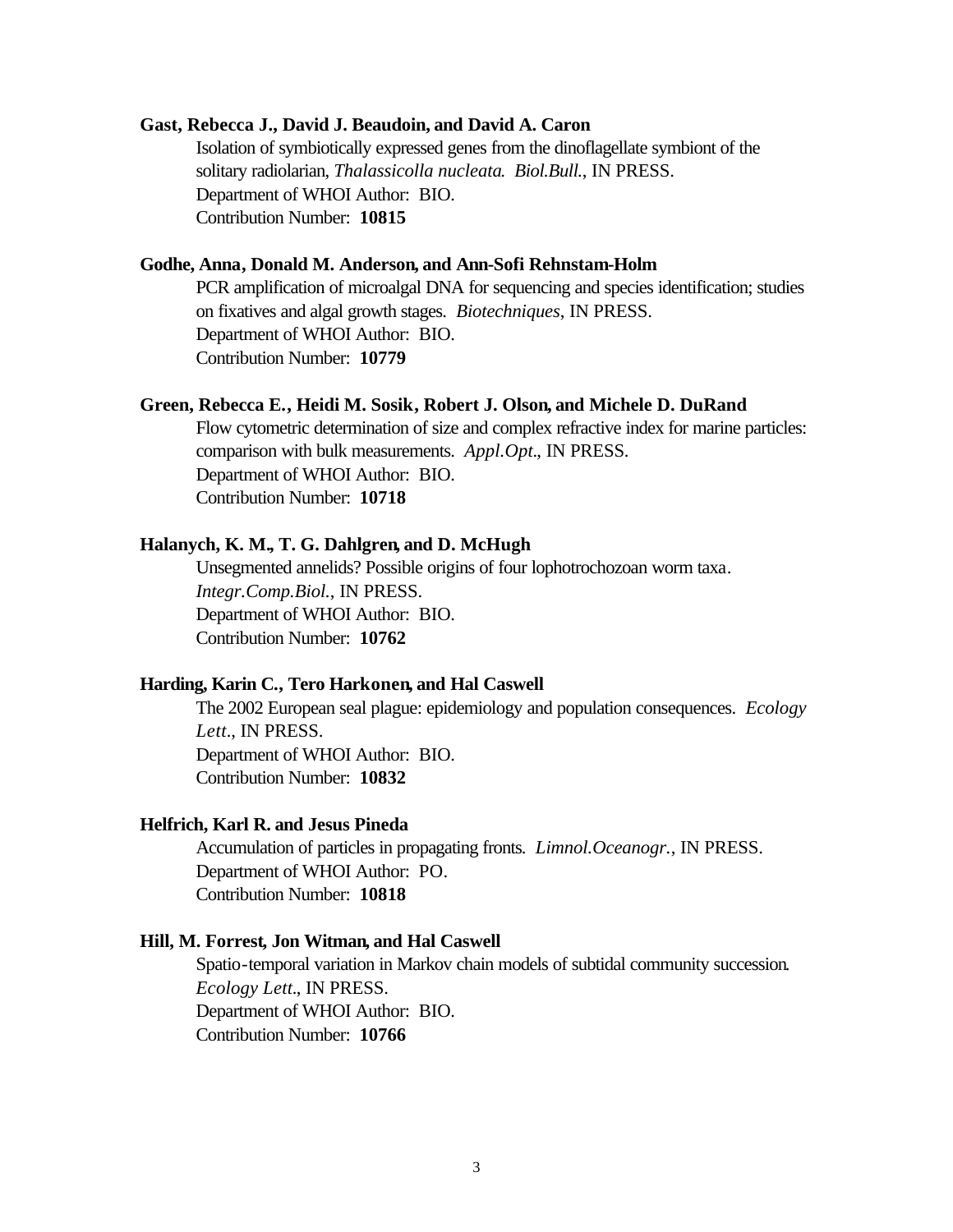### **Hill, R. W., J. W. H. Dacey, and A. Edward**

Dimethylsulfoniopropionate in six species of giant clams and the evolution of dimethylsulfide after death. *Can.J.Fish.Aquat.Sci.*, IN PRESS. Department of WHOI Author: BIO. Contribution Number: **10821**

### **Hintsa, Eric J., John W. H. Dacey, Wade R. McGillis, James B. Edson, Christopher J. Zappa, and Hendrick J. Zemmelink**

Sea-to-air fluxes from measurements of the atmospheric gradient of dimethysulfide and comparison with simulatneous relaxed eddy accumulation measurements. *J.Geophys.Res.C.*, IN PRESS. Department of WHOI Author: AOPE. Contribution Number: **10813**

#### **Huang, Rui Xin and Wei Wang**

Gravitational potential energy sinks/sources in the oceans. *J.Phys.Oceanogr.*, IN PRESS.

Department of WHOI Author: PO. Contribution Number: **10824**

### **Jayne, Steven R., John M. Wahr, and Frank O. Bryan**

Observing ocean heat content using staellite gravity and altimetry. *J.Geophys.Res.*, IN PRESS. Department of WHOI Author: PO.

Contribution Number: **10840**

#### **Kase, R. H., J. B. Girton, and T. B. Sanford**

Structure and variability of the Denmark Strait overflow: model and observations. *J.Geophys.Res.C.*, IN PRESS. Department of WHOI Author: PO. Contribution Number: **10817**

### **Kenna, Timothy C.**

Determination of plutonium isotopesond neptunium-237 in environmental samples by inductively coupled plasma mass spectrometry with total sample dissolution. *J.Anal.At.Spectrom.*, IN PRESS. Department of WHOI Author: MCG. Contribution Number: **10830**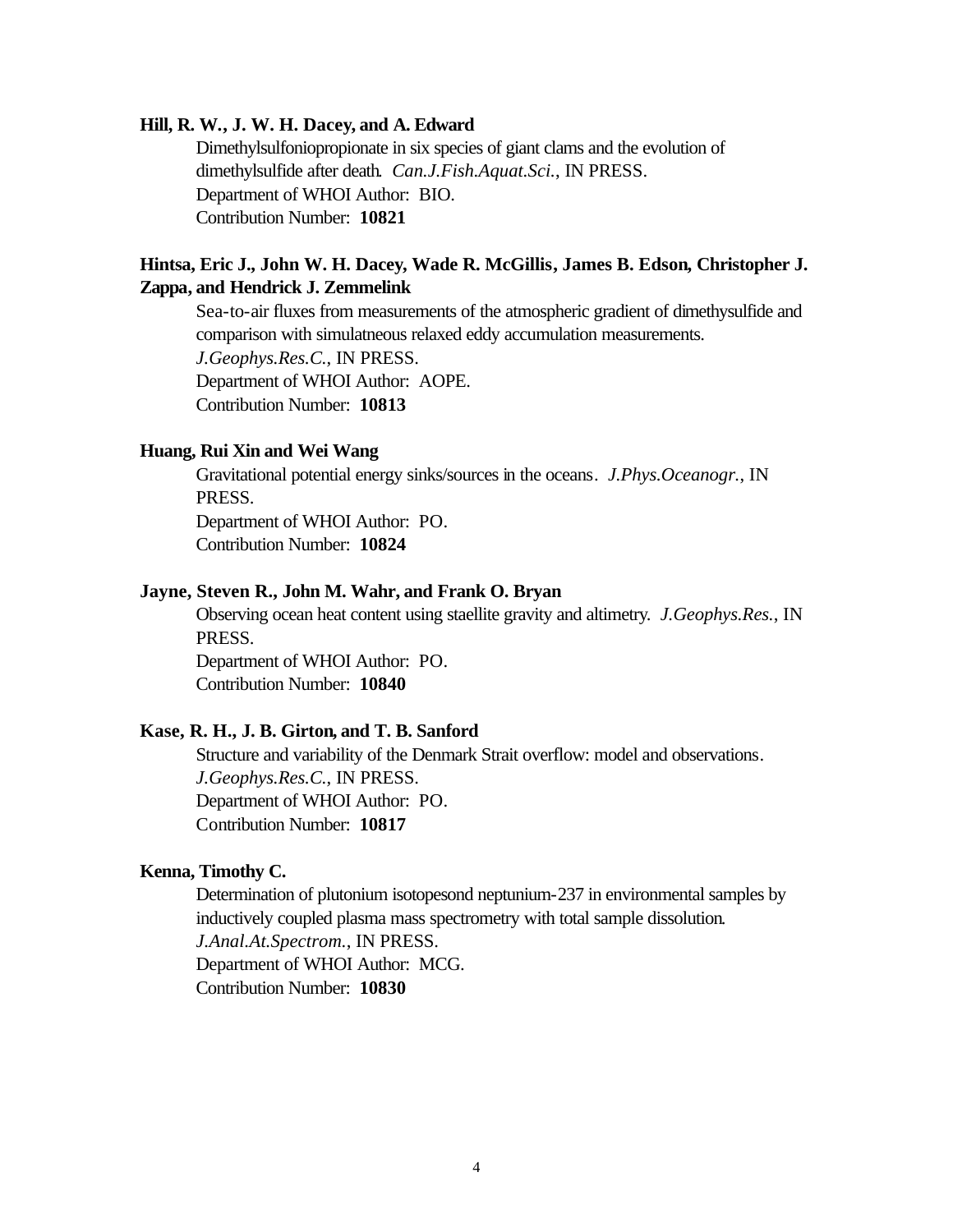#### **Lavery, And one C., Timothy K. Stanton, and Peter H. Wiebe**

Variability in high-frequency acoustic backscattering in the water column. In: *Proceedings of the Acoustic Variability Conference 2002, 16-20 September 2002, Lerici, La Spezia, Italy*, IN PRESS. Department of WHOI Author: AOPE. Contribution Number: **10703**

### **Meyer, Joel N., Deena M. Wassenberg, Sibel I. Karchner, Mark E. Hahn, and Richard T. Di Giulio**

Expression and inducibility of aryl hydrocarbon receptor (AHR) pathway genes in wildcaught killifish (*Fundulus heteroclitus*) from a creosote-contaminated site. *Environ.Toxicol.Chem.*, IN PRESS. Department of WHOI Author: BIO. Contribution Number: **10838**

### **Moore, Jon A.**

Upside-down swimming bevavior in a whipnose anglerfish (*Teleostei: Ceratiodei: Gigantactinidae*). *Copeia*, IN PRESS. Department of WHOI Author: BIO. Contribution Number: **10668**

### **Moore, Michael, Lisa Steiner, and Beatrice Jann**

Cetacean distribution in Cape Verdean waters and the use of *Isistius sp.* bite lesions as a population marker for fin whales *Balaenoptera plysalus*. *Mar.Mamm.Sci.*, IN PRESS.

Department of WHOI Author: BIO. Contribution Number: **10828**

#### **Mullineaux, L. S., K. G. Speer, A. M. Thurnherr, M. E. Maltrud, and A. Vangriesheim**

Implications of cross-axis flow for larval dispersal along mid-ocean ridges. *Cah.Biol.Mar.*, IN PRESS. Department of WHOI Author: BIO. Contribution Number: **10809**

#### **Neubert, Michael G., Petra Klepac, and P. van den Driessche**

Stabilizing dispersal delays in predator-prey metapopulation models. *Theor.Popul.Biol.*, IN PRESS. Department of WHOI Author: BIO. Contribution Number: **10653**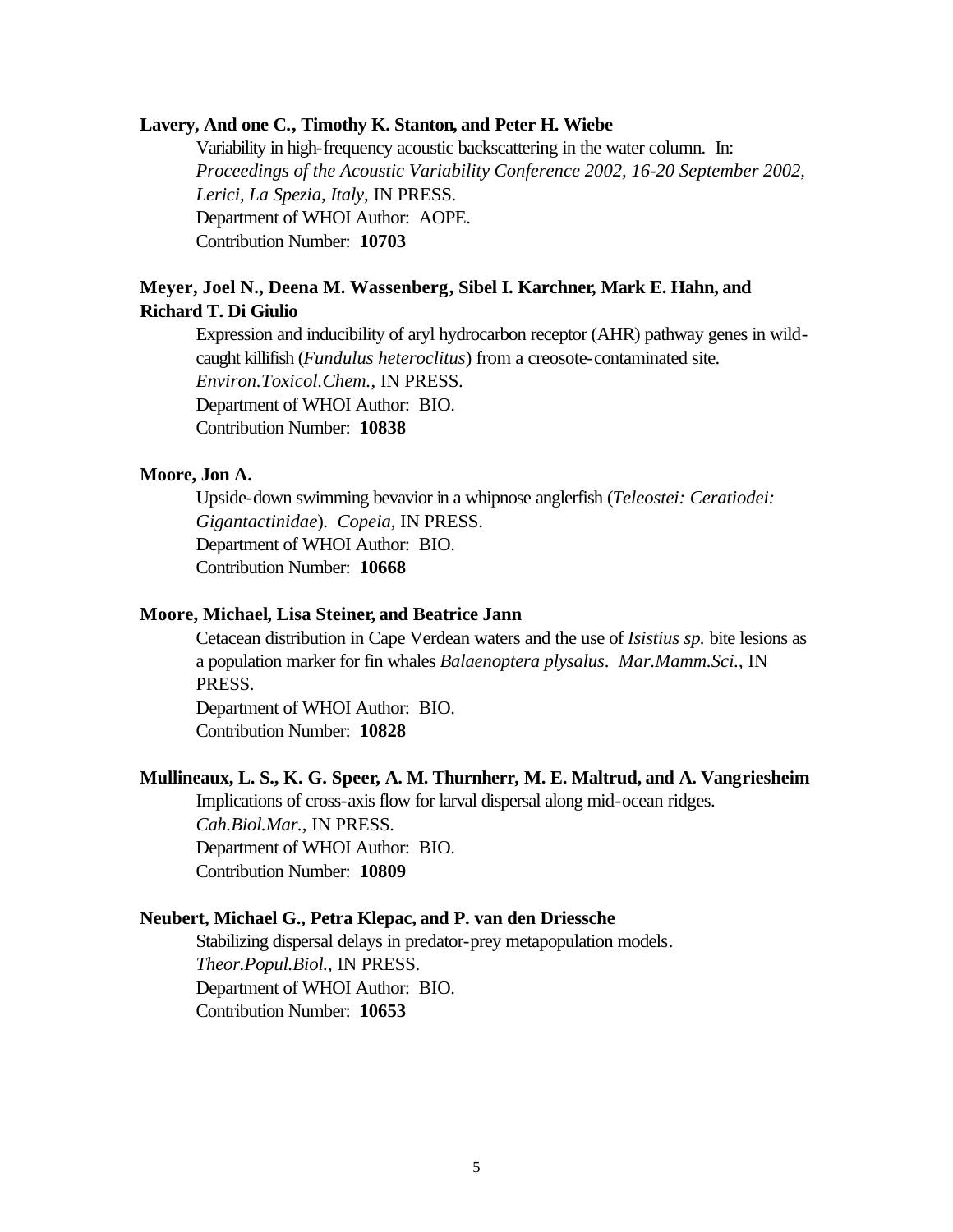### **Ohkoichi, N., T. I. Eglinton, L. D. Keigwin, and J. M. Hayes**

Spatial and temporal offsets between proxy records in a sediment drift. *Science*, IN PRESS. Department of WHOI Author: MCG. Contribution Number: **10820**

### **Parks, Susan**

Response of North Atlantic right whales (*Eubalaena glacialis*) to playback of calls from surface active groups recorded in both the North and South Atlantic. *Behav.Ecol.Sociobiol.*, IN PRESS. Department of WHOI Author: BIO. Contribution Number: **10659**

### **Podar, Mircea, Lauren Mullineaux, Hon-Ren Huang, Philip S. Perlman, and Mitchell L. Sogin**

Bacterial group II introns in a deep sea hydrothermal vent environment. *Appl.Environ.Microbiol.*, IN PRESS. Department of WHOI Author: BIO. Contribution Number: **10836**

#### **Reeder, D. Benjamin, Daniel T. DiPerna, and Timothy K. Stanton**

Acoustic scattering by axisymmetric finite-length bodies: an extension of a Zdimensional conformal mapping approach. *J.Am.Stat.Assoc.*, IN PRESS. Department of WHOI Author: AOPE. Contribution Number: **10701**

#### **Shank, Timothy M. and Joel W. Martin**

A new caridean shrimp of the family *Alvinocarididae* from thermal vents at Menez Gwen on the Mid-Atlantic Ridge. *Proc.Biol.Soc.Wash.*, IN PRESS. Department of WHOI Author: BIO. Contribution Number: **10700**

### **Shearman, R. Kipp and Steven J. Lentz**

Mean and subtidal currents on the New England shelf during coastal mixing and optics experiment, August 1996-June 1997. *J.Geophys.Res.*, IN PRESS. Department of WHOI Author: PO. Contribution Number: **10706**

### **Shimeta, Jeff, Carl Amos, Stace Beaulieu, and Stephanie Katz**

Resuspension of benthic protists at sites with differing sediment composition in Buzzards Bay, Massachusetts. *Mar.Ecol.Prog.Ser.*, IN PRESS. Department of WHOI Author: AOPE. Contribution Number: **10837**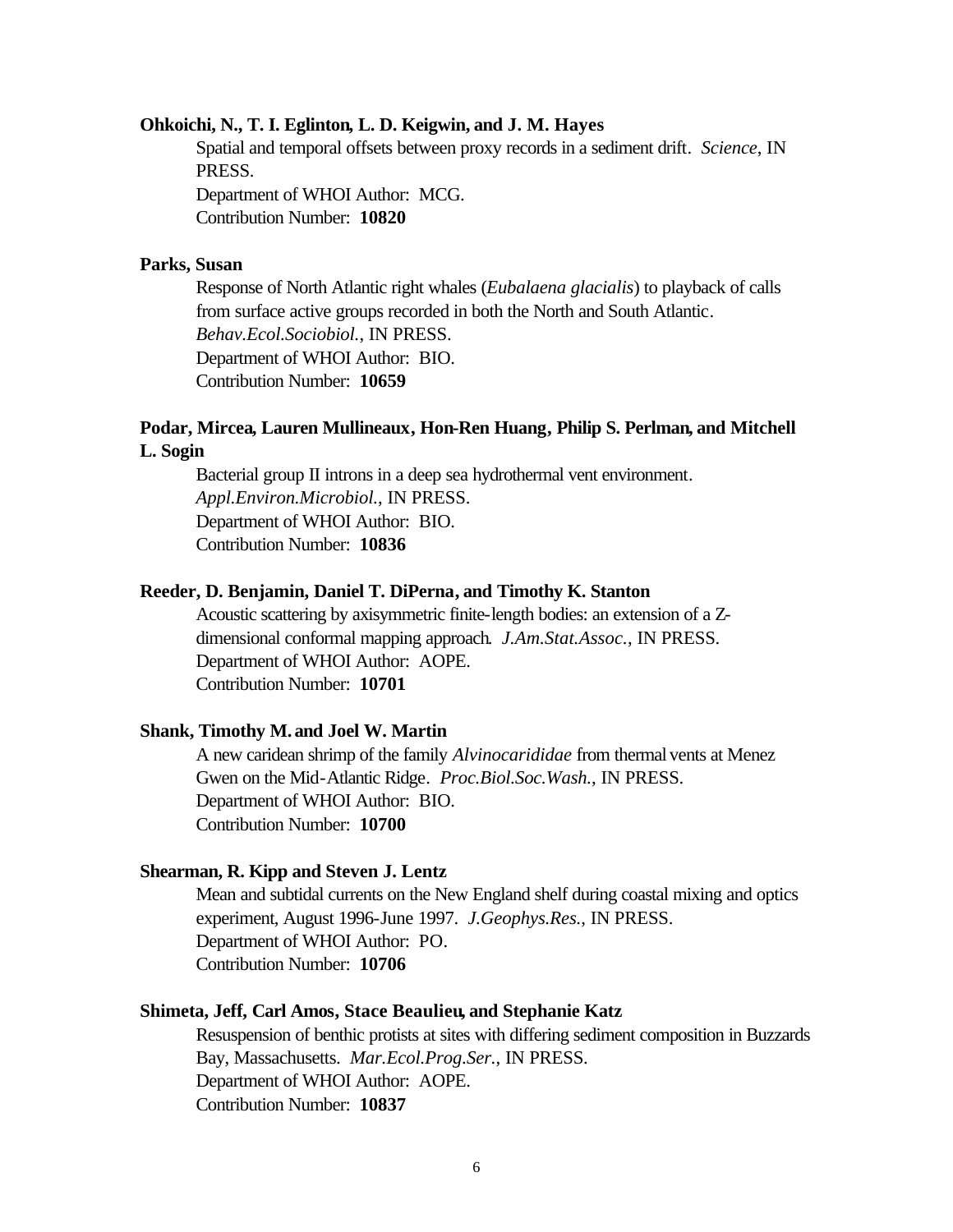### **Thorrold, Simon R., Geoffrey P. Jones, Burton, Ronald S., Swearer, Stephen E., Neigel, Joseph E., Morgan, Steven G., and Warner, R. R.**

Quantifying larval retention and connectivity in marine populations with artificial and natural markers. *Bull.Mar.Sci.*, IN PRESS. Department of WHOI Author: BIO. Contribution Number: **10642**

#### **Tittlemier, Sheryl A., Sean W. Kennedy, Mark E. Hahn, and Ross J. Norstrom**

Naturally-produced halogenated dimethyl bipyrroles bind to the Ah receptor and induce cytochrome P4501A and porphyrin accumulation in chicken embryo hepatocytes. *Environ.Sci.Technol.*, IN PRESS. Department of WHOI Author: BIO. Contribution Number: **10823**

#### **Weller, R. A., P. W. Furey, M. A. Spall, and R. E. Davis**

The large-scale context for oceanic subduction in the northeast Atlantic. *Deep-Sea Res.*, IN PRESS. Department of WHOI Author: PO. Contribution Number: **10835**

### **Wiebe, Peter H. and Mark C. Benfield**

From the Hensen net toward 4D biological oceanography. *Prog.Oceanogr.*, IN PRESS. Department of WHOI Author: BIO. Contribution Number: **10660**

# **Yu, Zhiming, Mario R. Sengco, and Donald M. Anderson**

Flocculation and removal of the brown-tide organism, *Aureococcus anophagefferens* (Chrysophyceae), using clays *J.Appl.Phycol.*, IN PRESS. Department of WHOI Author: BIO. Contribution Number: **10768**

## **Zappa, Teray**

Variation in surface turbulence and the gas transfer velocity over a tidal cycle in a macro-tidal estuary. *Estuaries*, IN PRESS. Department of WHOI Author: AOPE. Contribution Number: **10720**